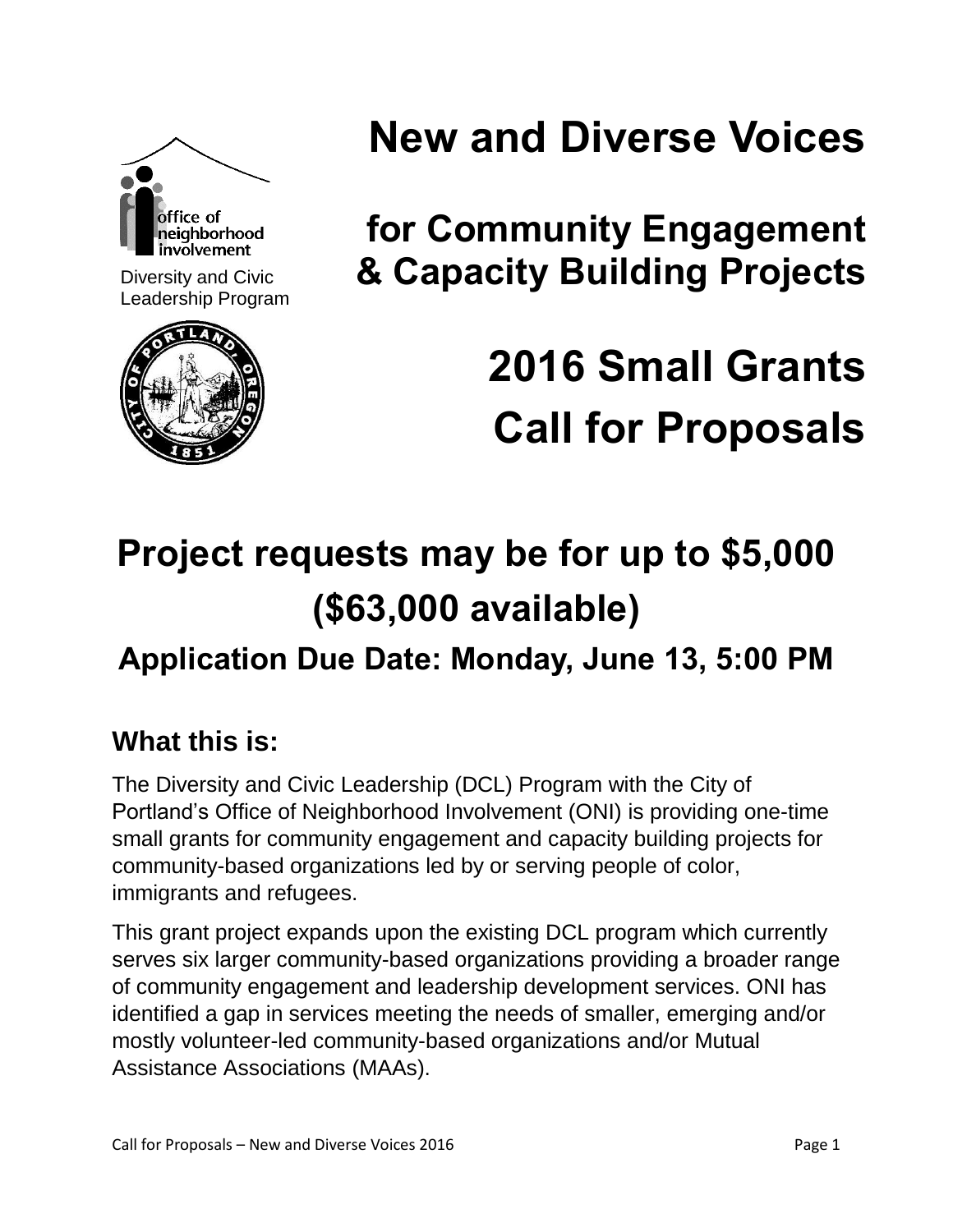# **Goals of ONI and DCL Program:**

This project is one of many community engagement programs within ONI's Community and Neighborhood Involvement Center (CNIC) guided by the City Council adopted *Five Year Plan to Increase Community Involvement organized* around three interdependent community involvement goals (Learn more about ONI's mission, goals and values at [https://www.portlandoregon.gov/oni/29128\)](https://www.portlandoregon.gov/oni/29128):

- 1. Increase the number and diversity of people involved in their communities,
- 2. Strengthen community capacity, and,
- 3. Increase community impact on public decisions.

# **Eligibility:**

- 1. Projects must address at least one the above goals of ONI and the DCL program.
- 2. Projects must address one or more of the types of community engagement activities listed on page 3.
- 3. Projects must take place in and/or benefit residents within the boundaries of the City of Portland.
- 4. An applicant must have 501 (c) 3 nonprofit status from the IRS or be fiscally sponsored by a 501 (c) 3 nonprofit.

### **Funds cannot be used for:**

- 1. Costs that may be incurred in preparing this application.
- 2. Direct social services or emergency services (such as food baskets, health clinic services, items for distribution for individual general use, staff providing direct services to individuals).
- 3. Ongoing general organizational support (such as rent or utilities).
- 4. Direct grants, scholarships or loans for the benefit of specific individuals.
- 5. Loans or debt retirement for the organization (paying bills existing before the grant is awarded).
- 6. Annual appeals, requests for funding, or general fund drives.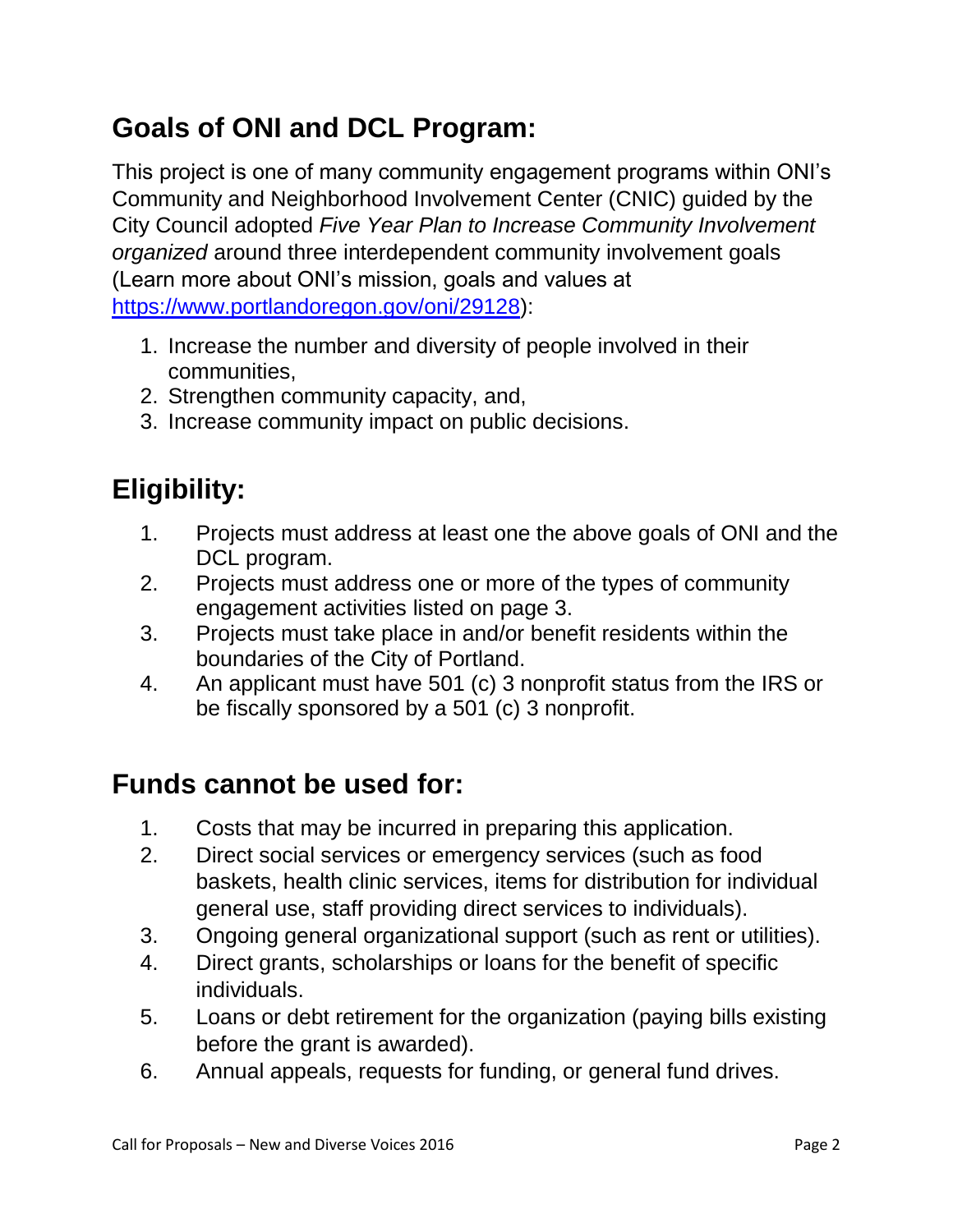# **Types of community engagement activities to be funded:**

Projects must address one or more of the community engagement activities identified within ONI's *Five Year Plan to Increase Community Involvement* (learn more at [https://www.portlandoregon.gov/oni/43119\)](https://www.portlandoregon.gov/oni/43119):

- **1.** Leadership development for members of under-represented groups,
- **2.** Make organizational meetings and events accessible and welcome to all,
- **3.** Overcoming logistical barriers to participation,
- **4.** Facilitate communication and information sharing,
- **5.** Promote dialog and communication through new technologies,
- **6.** Promote culturally responsive outreach and communication strategies,
- **7.** Community building events to foster mutual understanding,
- **8.** Promote community identities and assets,
- **9.** Create and preserve physical spaces and design features,
- **10.** Promote opportunities for communities to come together city-wide,
- **11.** Promote collaboration between organizations,
- **12.** Bringing together different communities to build a shared understanding, and/or,
- **13.** Engagement in the City's budgeting process.

# **Grant making process:**

Grants of up to \$5,000 will be awarded through a competitive process. Proposals will be reviewed by a committee of community members and ONI staff who are not seeking grant funds. Each application will be individually scored using the "Criteria for scoring applications" on page 10. The maximum amount of points available is identified after each item.

The grant review committee will meet to discuss the project scores and assess the projects for approval. The Office of Neighborhood Involvement Director then receives the recommendations for final approval.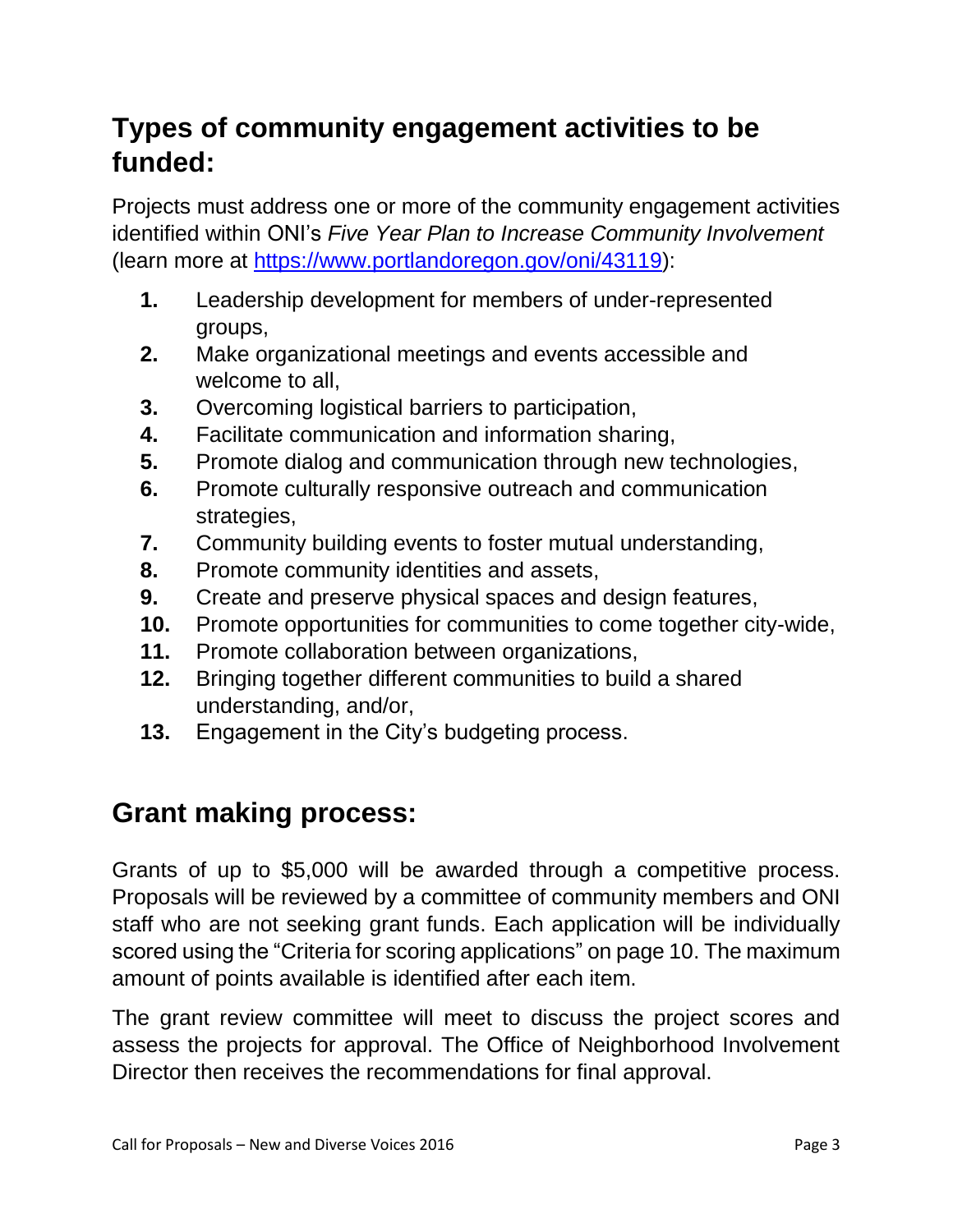### **Submission Deadline:**

# **Monday, June 13, 2016 by 5:00 PM**

#### **Applications received after the deadline will not be accepted.**

#### **Applications can be submitted by email, in person or by mail to:**

[jeri.Jimenez@portlandoregon.gov](mailto:jeri.Jimenez@portlandoregon.gov) Office of Neighborhood Involvement Attn: Jeri Jimenez, DCL Program Coordinator City Hall, 1221 SW 4<sup>th</sup> Ave., Rm 110 Portland, Oregon 97204

Room 110 is located on the ground floor. Office is open from 8 AM – 5 PM.

Note: Applications mailed through US Postal Service must also be received by deadline Monday, June 13, 2016 by 5:00 PM.

### **The Application packet must include:**

- Cover page Application Form (page 7)
- Application Narrative up to a maximum of three pages (pages 8 and 9)
- Project Budget (page 11)

### **Timeline:**

| • Call for proposals available                               | May 13, 2016  |
|--------------------------------------------------------------|---------------|
| • Grant applications due                                     | June 13, 2016 |
| • Awards announced no later than                             | July 15, 2016 |
| • Funds distributed                                          | Aug. to Sept. |
| • Projects must be completed no later than                   | Oct. 31, 2017 |
| • Final report and documentation no later than Nov. 30, 2017 |               |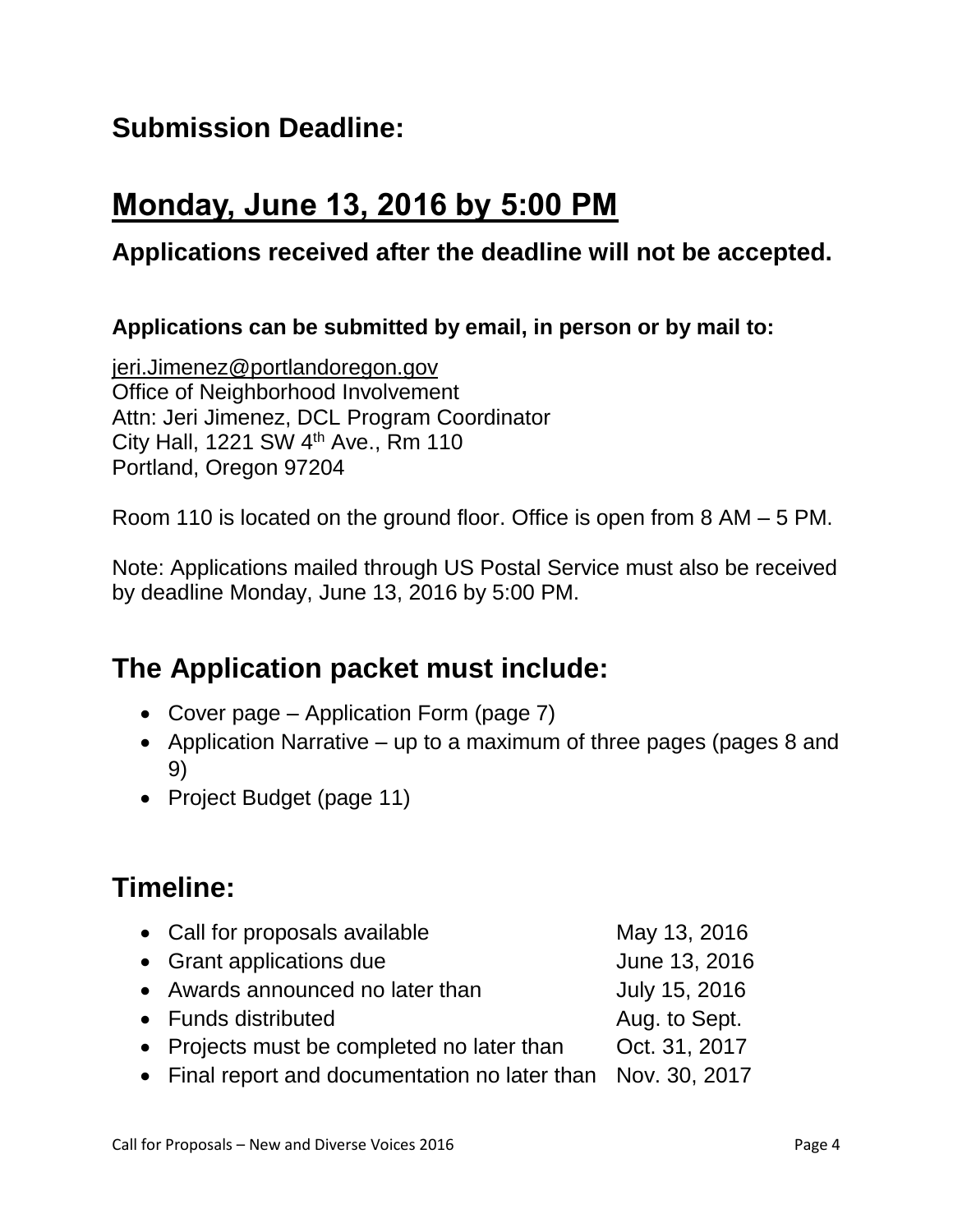#### **For more information:**

### **Grant Support Sessions (choose one)**

Monday, May 23, 2016 **OR** Tuesday, May 24, 2016 6:00 – 8:00 PM 6:00 – 8:00 PM 8040 NE Sandy Blvd. 700 NE Killingsworth St. BUS LINE #12, #72 BUS LINE #4, #72

Asian Family Center **Center** Center for Intercultural Organizing

Please call five business days in advance for special needs accommodations, childcare, and/or language interpretation requests at 503-823-5827 or TTY 503-823-6868.The buildings are mobility device accessible.

#### **Grant Manager Contact:**

Jeri Jimenez Diversity and Civic Leadership Program Coordinator Office of Neighborhood Involvement Community and Neighborhood Involvement Center City Hall, 1221 SW 4<sup>th</sup> Ave., Rm 325 Phone: 503-823-5827 Email: [jeri.jimenez@portlandoregon.gov](mailto:jeri.jimenez@portlandoregon.gov)

#### **Application SUPPORT for Grant Writers:**

- You are encouraged to individually contact the Grant Manager with questions and for support and input on your grant application.
- Don't have a fiscal sponsor or not sure what one is? Don't let that stop a good project, contact the Grant Manager and ask about options.
- **You are strongly ENCOURAGED to attend a Grant Support Session listed above.** The session will answer questions about the application, the committee review process, and how the funds may be used.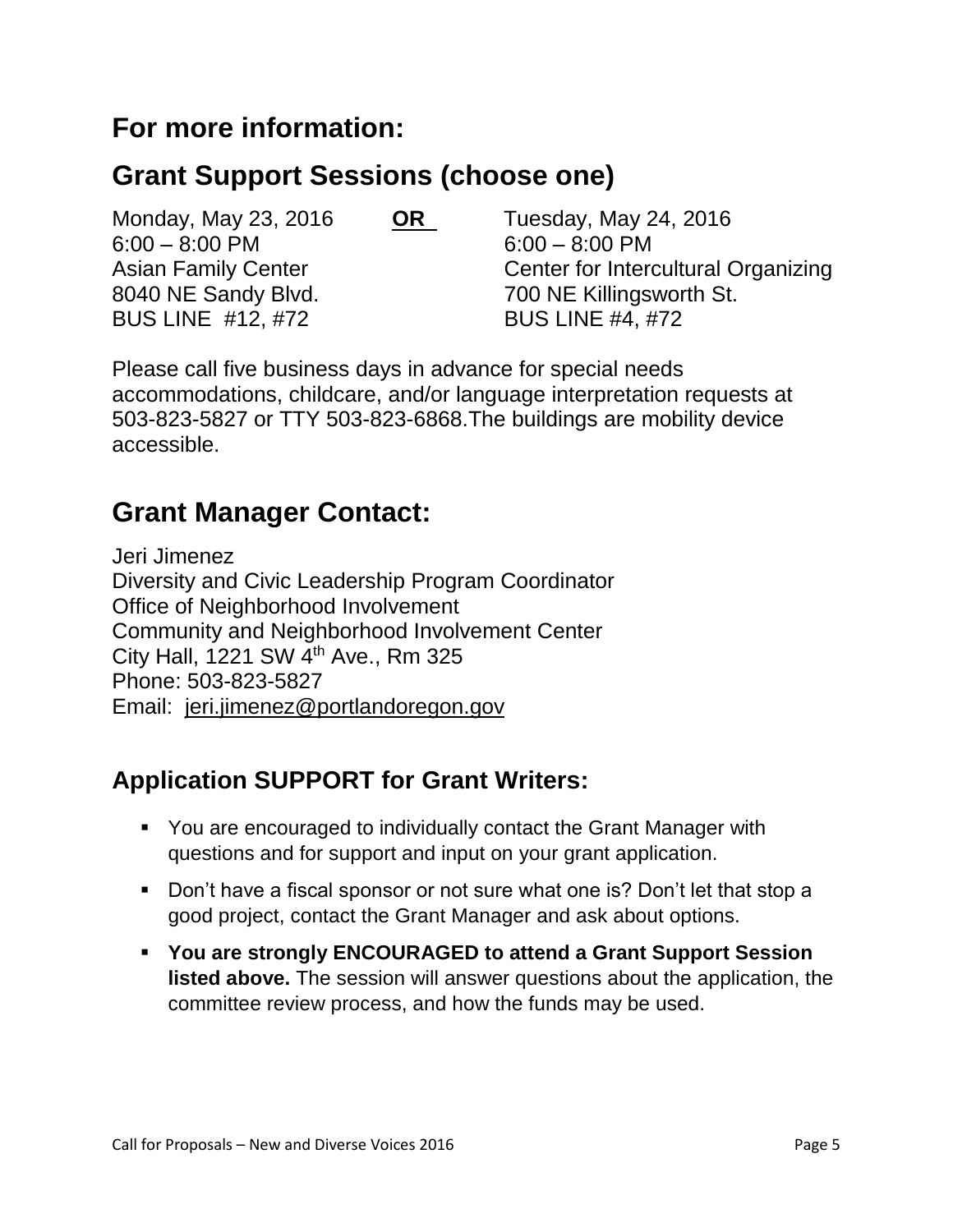### **Reporting Requirements for Funded Projects:**

- 1. An expense summary of expenses to-date must be submitted by June 1, 2017 for ONI's end of fiscal year reporting. Report template and expense forms to be provided by Grant Manager.
- 2. An end-of-project evaluation and final expense summary must be submitted by November 30, 2017. Report template and expense forms to be provided by Grant Manager.
- 3. Each project must provide at least two digital photographs in jpg format of a project activity with the completed evaluation.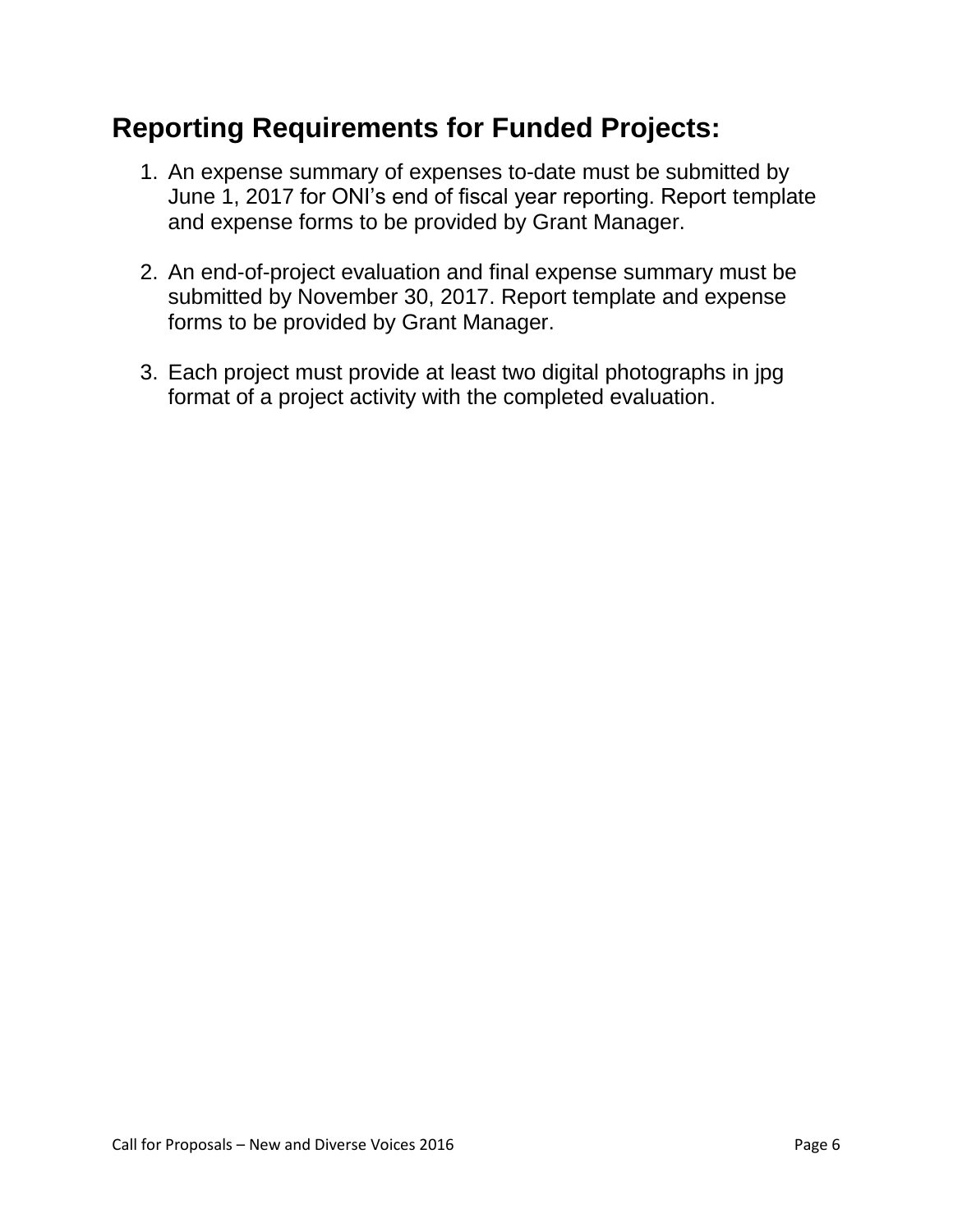# **Cover Page - Application Form**

Applications must be emailed, mailed or hand delivered to the Office of Neighborhood Involvement, ATTN. Jeri Jimenez and received **by Monday, June 13, 2016, 5 PM.**

Complete form below or create a new form with ALL elements listed in order.

| <b>Applicant information</b> |  |  |  |  |
|------------------------------|--|--|--|--|
|                              |  |  |  |  |
|                              |  |  |  |  |
|                              |  |  |  |  |
|                              |  |  |  |  |
|                              |  |  |  |  |
|                              |  |  |  |  |

#### **Fiscal sponsor information**

| Fiscal Sponsor Organization (if applicable): ___________________________________ |  |  |  |  |  |
|----------------------------------------------------------------------------------|--|--|--|--|--|
| Fiscal Sponsor or Nonprofit 501(c)(3) Tax ID #: ________________________________ |  |  |  |  |  |
|                                                                                  |  |  |  |  |  |
|                                                                                  |  |  |  |  |  |
|                                                                                  |  |  |  |  |  |
|                                                                                  |  |  |  |  |  |
|                                                                                  |  |  |  |  |  |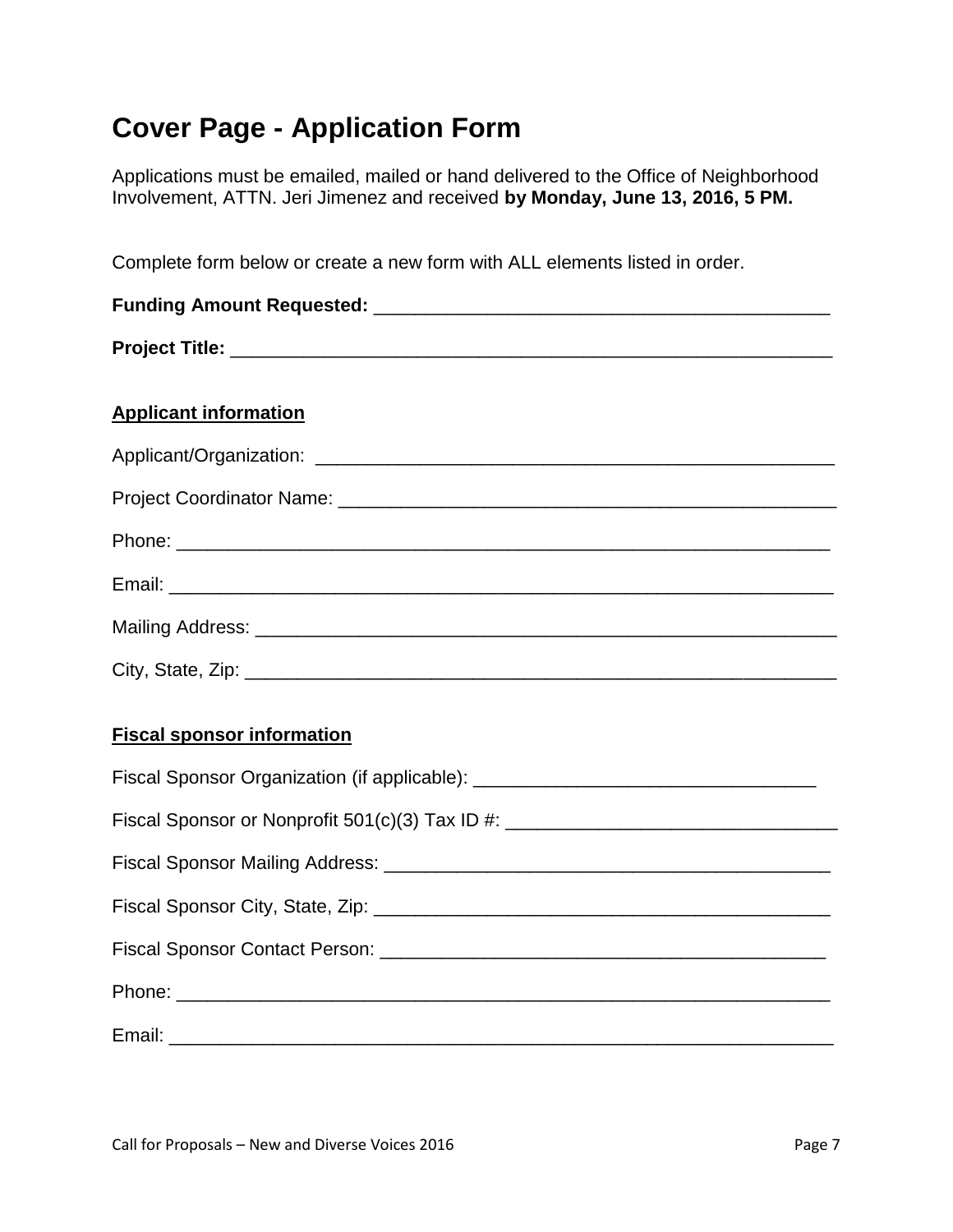# **Application Narrative**

Narrative to be single-spaced, 12 point font, margins no less than 1- inch, and cannot exceed three (3) pages – excluding cover page/application form and project budget. Narratives exceeding this length will not be considered.

1. Describe your Organizational need for community engagement and capacity building in your community, the project and the outcomes you anticipate.

Your response must describe how the project:

- A. Aligns with one or more of the goals of the Office of Neighborhood Involvement and the Diversity and Civic Leadership Program (see page 2):
	- i. Increase the number and diversity of people involved in your community,
	- ii. Strengthen community capacity, and,
	- iii. Increase community impact on public decisions.
- B. Strengthens organizational capacity and/or ability to engage your community within the City of Portland by utilizing one or more of the community engagement activities listed below (see page 3 – Types of projects to be funded):
	- i. Organizing leadership training for members of underrepresented groups,
	- ii. Making organizational meetings and events accessible and welcome to all,
	- iii. Overcoming logistical barriers to participation,
	- iv. Facilitating communication and information sharing,
	- v. Promoting dialog and communication through new technologies,
	- vi. Promoting culturally responsive outreach and communication strategies,
	- vii. Organizing community building events to foster mutual understanding,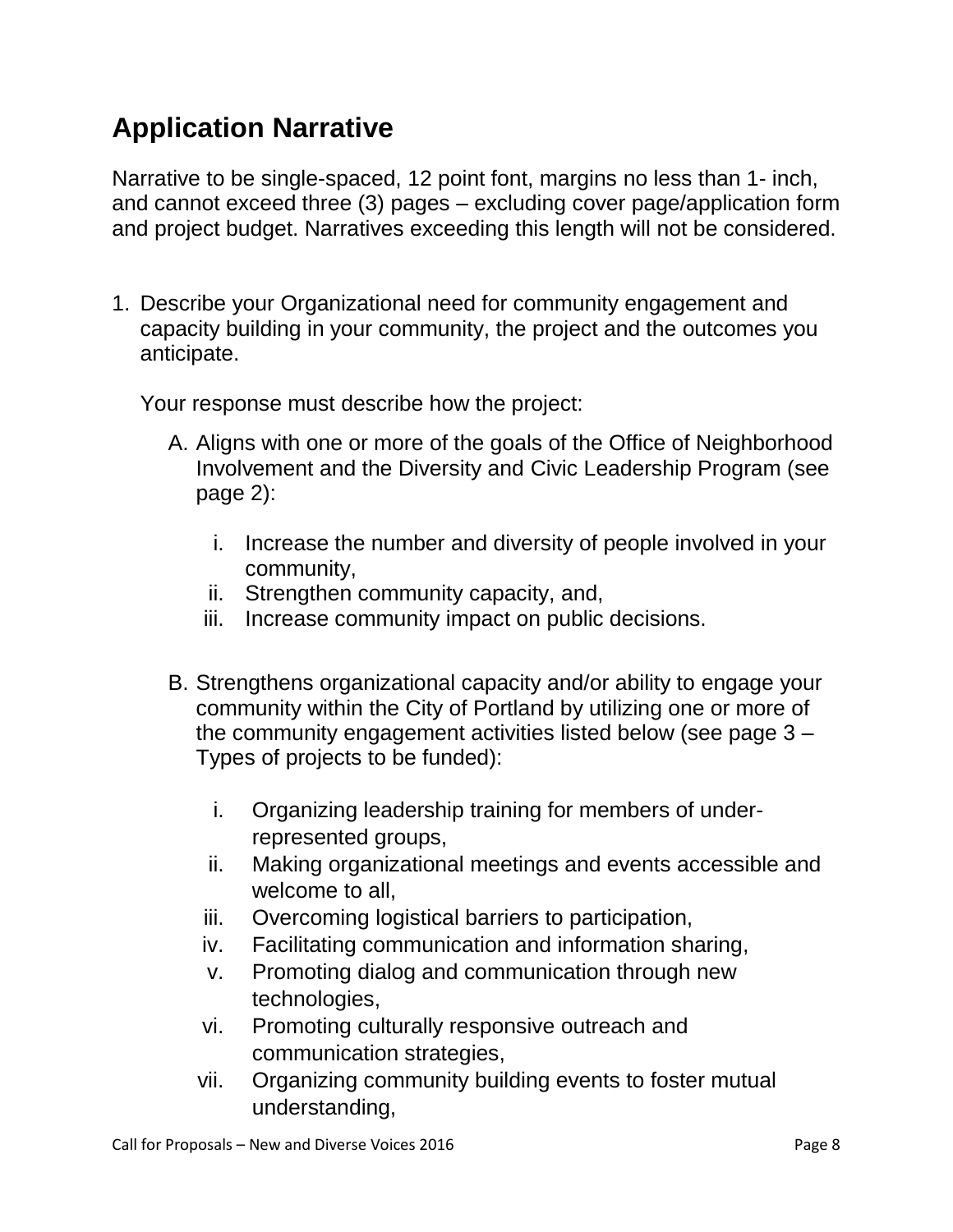- viii. Promoting community identities and assets,
- ix. Creating and preserving physical spaces and design features,
- x. Promoting opportunities for communities to come together city-wide,
- xi. Promoting collaboration between organizations
- xii. Promoting community identities and assets,
- xiii. Creating and preserving physical spaces and design features,
- xiv. Promoting opportunities for communities to come together city-wide,
- xv. Promoting collaboration between organizations,
- xvi. Bringing together different communities to build a shared understanding, and/or,
- xvii. Engaging in the City's budgeting process.
- 2. Describe how the budget supports the project.
	- A. Describe how request funds will be used.
	- B. Describe any leveraged and donated resources. This could include volunteer time, in-kind donations, or other funds being sought or used for this project.
- 3. Describe your plan to promote your project in the community, including acknowledgement of the Office of Neighborhood Involvement and the City of Portland.
- 4. Provide a simple timeline for your project, including your expected start and completion dates and any major project milestones. (Must be completed by October 30, 2017.)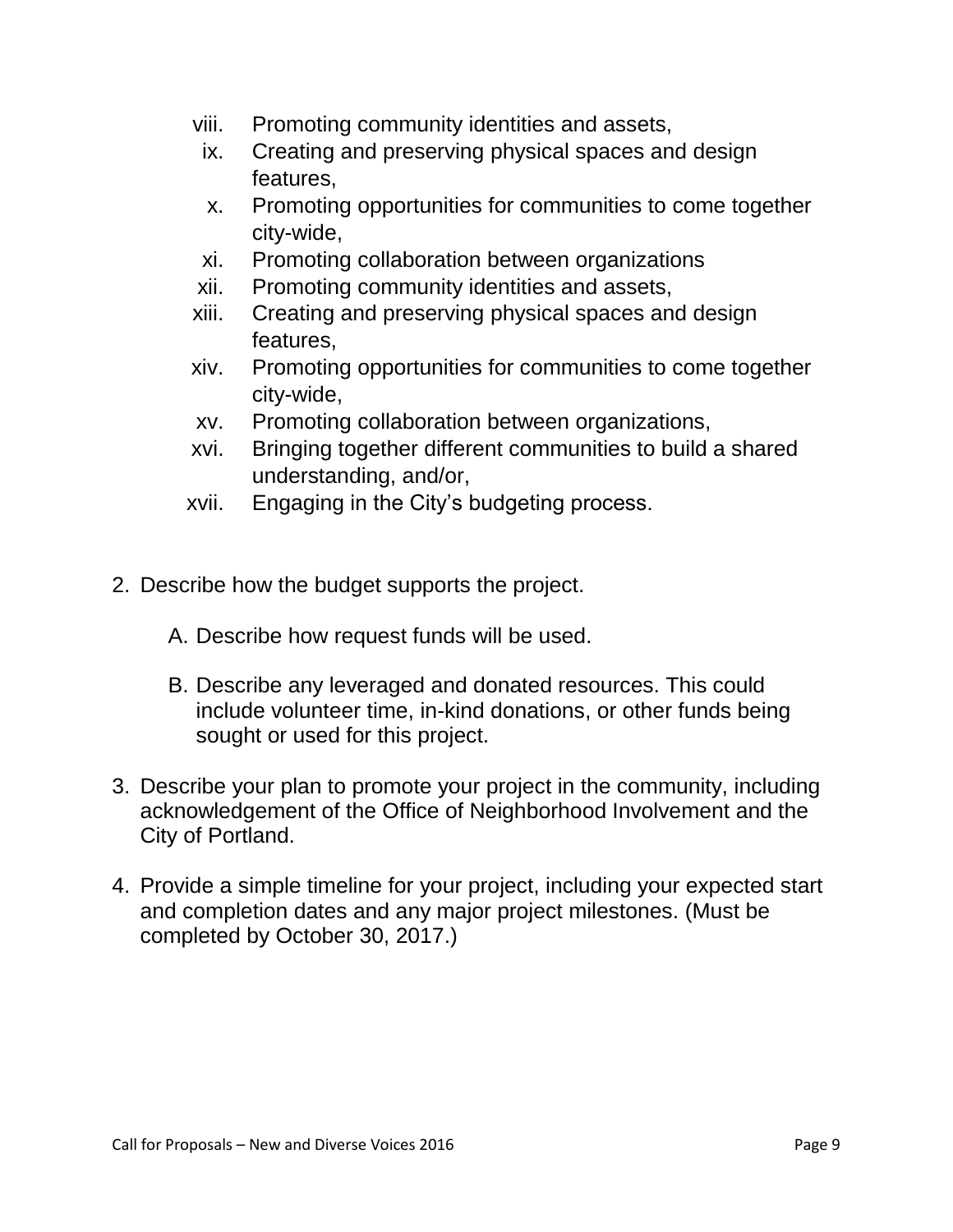# **Criteria for scoring applications:**

The following items serve as criteria that will be scored by the Grants Review Committee. Each item is followed by the maximum points available when scored. Total score = 100 points.

- 1. Describes how the project builds your organizational capacity to increase your voice within your community in the City of Portland. 25 points available
- 2. Does the project address goals of ONI and Diversity and Civic Leadership Program? (See page 2) 15 points available
- 3. Does the project address one or more of the community engagement activities identified within the City Council adopted *Five Year Plan to Increase Community Involvement*? (See page 3) 20 points available

4. Describes the involvement of and impact on people of color, immigrants and refugees). 30 points available

- I dentifies the number of people to be involved in the project and describe the ways they will be engaged.
- Describes volunteer leadership and/or workforce diversity within your organization and/or working on this project.

5. Explain how the budget supports the project activities. Identify sources and use of matching and leveraged funds and donated hours and resources. 10 points available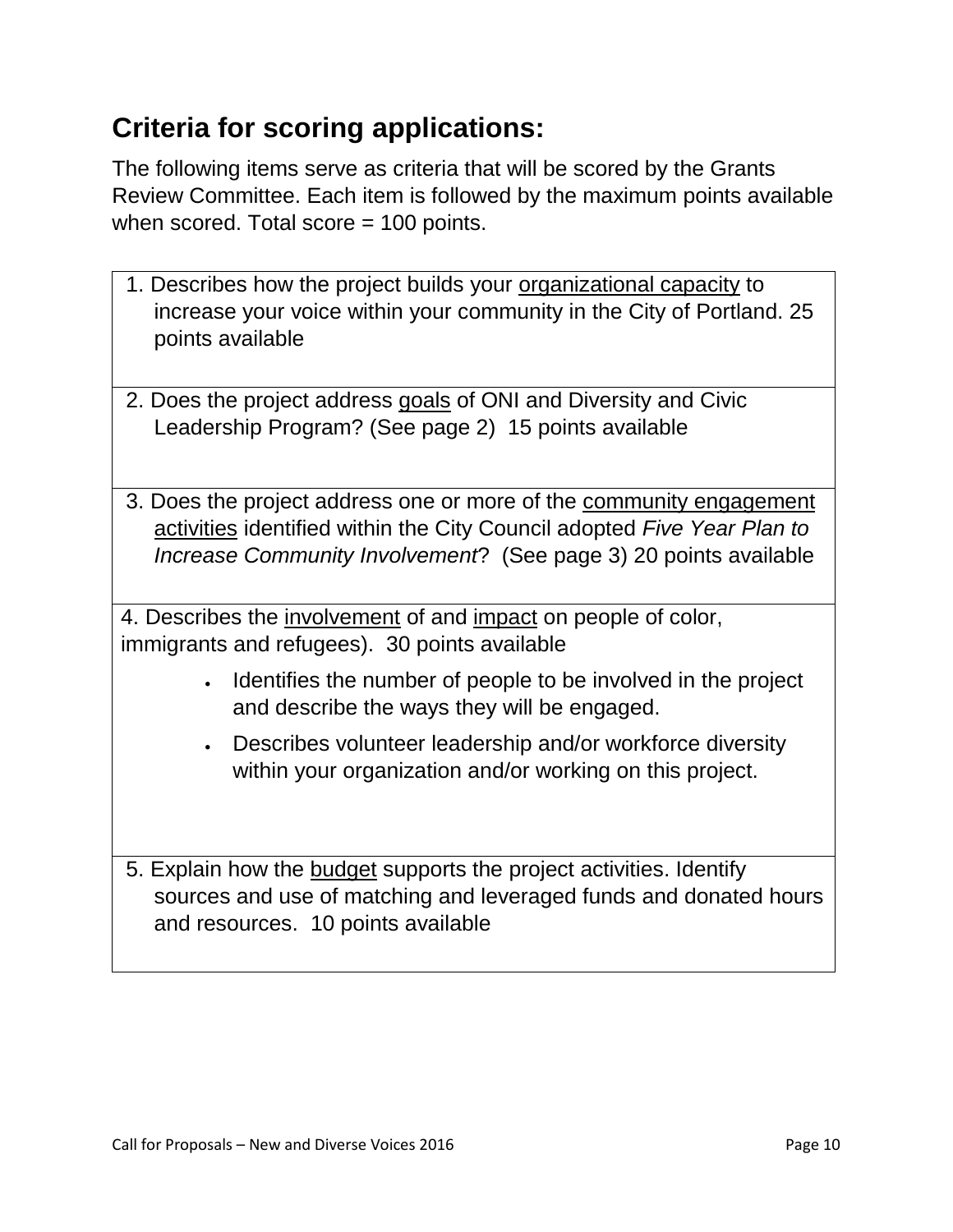# **Project Budget**

Project requests can range up to a maximum of \$5,000. Below are general budget categories. Projects are not required to include items in every section.

| <b>Item</b>                                          | <b>Requested</b><br><b>Funds</b> | Leveraged<br><b>Funds and/or</b><br><b>Additional</b><br>Grants* | <b>Donated</b><br><b>Services &amp;</b><br>Time** |
|------------------------------------------------------|----------------------------------|------------------------------------------------------------------|---------------------------------------------------|
| <b>Personnel</b>                                     |                                  |                                                                  |                                                   |
| (Direct project management,                          |                                  |                                                                  |                                                   |
| contracting for special services,                    |                                  |                                                                  |                                                   |
| volunteer time**, etc.)                              |                                  |                                                                  |                                                   |
| <b>Promotional Materials/Printing</b>                |                                  |                                                                  |                                                   |
| (Flyers, brochures, advertisements,                  |                                  |                                                                  |                                                   |
| $etc.$ )                                             |                                  |                                                                  |                                                   |
| <b>Event Related Expenses</b>                        |                                  |                                                                  |                                                   |
| (Renting table/chairs, reserving                     |                                  |                                                                  |                                                   |
| space, food, paper cups, etc)                        |                                  |                                                                  |                                                   |
| <b>Permitting &amp; Fees</b>                         |                                  |                                                                  |                                                   |
| (Reserving park space, noise                         |                                  |                                                                  |                                                   |
| variances, capping meters, street<br>closures, etc.) |                                  |                                                                  |                                                   |
| <b>Participant Support</b>                           |                                  |                                                                  |                                                   |
| (Travel costs, stipends, etc)                        |                                  |                                                                  |                                                   |
| <b>Project Materials</b>                             |                                  |                                                                  |                                                   |
| (Wood, paints, flowers, bags, etc-                   |                                  |                                                                  |                                                   |
| the materials needed to complete                     |                                  |                                                                  |                                                   |
| the project.)                                        |                                  |                                                                  |                                                   |
| <b>Additional Expenses</b>                           |                                  |                                                                  |                                                   |
|                                                      |                                  |                                                                  |                                                   |
| <b>Subtotals</b> (Total each column here             |                                  |                                                                  |                                                   |
| before adding administrative costs)                  |                                  |                                                                  |                                                   |
| Administration***                                    |                                  |                                                                  |                                                   |
| (Fiscal sponsorship, administrative                  |                                  |                                                                  |                                                   |
| project management, accounting)                      |                                  |                                                                  |                                                   |
| <b>TOTALS</b>                                        |                                  |                                                                  |                                                   |

Leveraged Funds includes additional dollars supporting this project—for example, additional grants or direct support from your organization.

- \*\* Donated services and time can include estimated dollar amount of in-kind donations and/or general volunteer hours at \$23.56 per hour. For professional or skilled volunteer work to identify a median per hour volunteer rate.
- \*\*\* Administration cannot exceed 10% of the project related request. Talk to your fiscal sponsor about administration costs as you develop your budget.